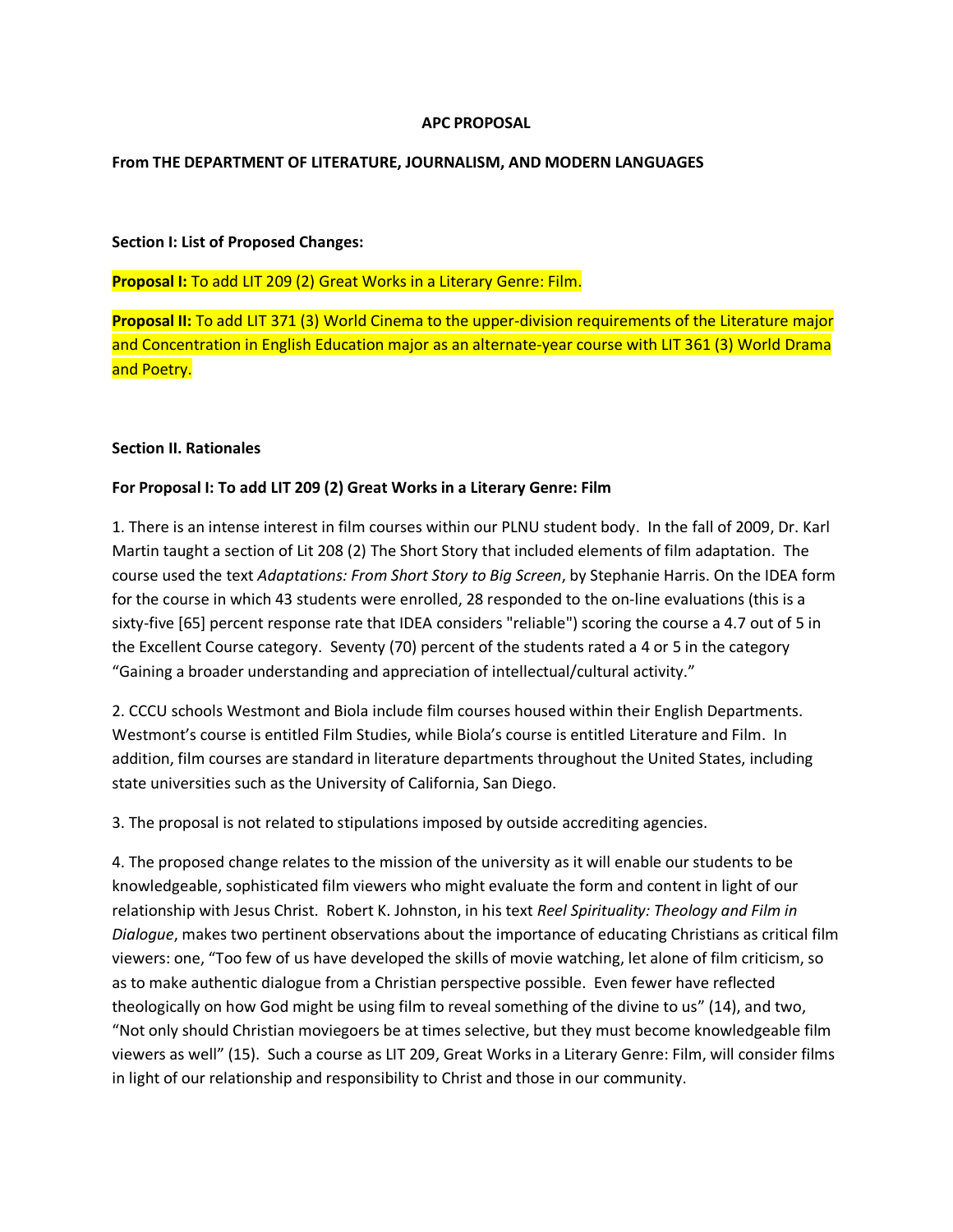5. The change accommodates the department learning outcomes for the major by strengthening the program's deliberate teaching of film and critical film viewing. Since our students at PLNU read fiction frequently both inside and outside of the academy and are increasingly visually literate, it is fitting that we offer a course on film and its relationship to literature. Such a course, housed within the LJML Department in which narratology, aesthetics, and analysis of cultural texts are central to our academic pursuits, will enable students to examine, consider, and comprehend the ways in which story and ideology are presented in literature and film.

6. The addition will not impact the size of the major.

7. The changes will be sustainable with current human and financial resources because the proposal does not require staffing changes within the LJML Department, nor does the proposal require course deletions or unit additions for students within the literature major.

8. Additional, appropriate rationale: A film course within the LJML Department will add the breadth of combining both literary analysis of texts, with a core understanding of narrative structure, plot, and character development, along with film art and film theory. Lit 209 (2) Great Works in a Literary Genre: Film will address the importance of this particular mode of storytelling and its production within particular material contexts. For example, students considering film adaptation will be challenged to consider (a) that film adaptations can be analyzed beyond the extent to which film matches the original text (for example, the transference of codes from the linear to the spatial), $^{1}$  (b) the reasons historically used to privilege high art (literature) over popular art (film),<sup>2</sup> and (c) that film does not simply "undermine" the intention of the original literary source when translated into a cinematic sign system.<sup>3</sup>

LIT 209 (2) Great Works in a Literary Genre: Film will be one of the components of the General Education Program at Point Loma Nazarene University, under the category of "Seeking Cultural Perspectives." By including this course in a common academic experience for undergraduates, the faculty would support the survey of human endeavors from a historical, cultural, linguistic, and philosophical perspective, including developing critical appreciation of human expression – both artistic and literary, and in this case, cinematic.

# **For Proposal II: To add LIT 371 (3) World Cinema to the upper-division requirements of the literature major as an alternate-year course with World Drama and Poetry:**

1. See Proposal 1, line item 1, above. In addition, Dr. Karl Martin taught an upper-division Lit 347 (3) American Literary Movements in the Fall of 2006 with a significant film adaptation element to it. The course had 21 enrolled and 14 respondents (sixty-seven [67] percent). That course scored a 4.7 on the "Excellent Course" question.

 $\overline{a}$ <sup>1</sup> McFarlane, Brian. "Introduction." *Novel to Film: An Introduction to the Theory of Adaptation*. Calarendon Press, Oxford: 1996.

<sup>2</sup> Naremore, James. "Introduction: Film and the Reign of Adaptation." In *Film Adaptation*. New Brunswick: Rutgers University Press, 2000.

<sup>3</sup> Sinyard, Neil. *Filming Literature: The Art of Screen Adaptation*. New York: St. Martin's Press, 1986. See esp. 1-99.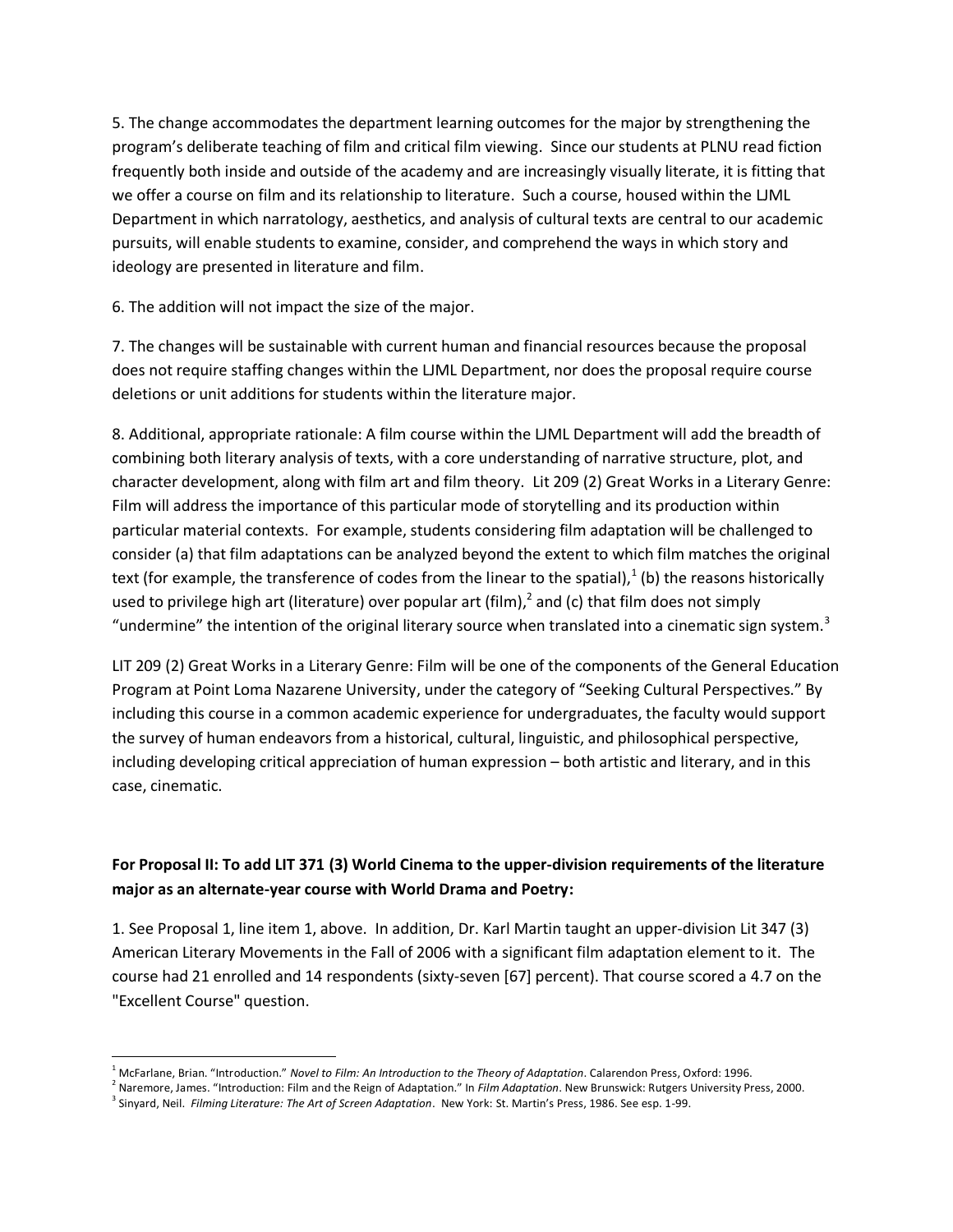- 2. See Proposal 1, line item 2, above.
- 3. See Proposal 1, line item 3, above.
- 4. See Proposal 1, line item 4, above.

5. The LIT 371 World Cinema course will help strengthen the LJML Department. Since upper-division students at PLNU are aware of global issues as a result of their liberal arts General Education courses in Literature, History, Philosophy, Psychology, Music, and Art, it is fitting that our students consider how issues and concerns addressed in such courses might be encompassed within the filmic narrative form, and more specifically, its five compositional tracks as outlined by film theorist Christian Metz's work: image, dialogue, music, noise, and sound. Furthermore, this course will focus on theoretical film analyses with attention to mise-en-scene and editing in order to enable aesthetic and structural analyses of style and content within narrative film representations. In this way, the course will both offer more of a presence for film studies on our campus, while at the same time it will be distinguished from other courses offered in PLNU departments.

Our students increasingly relate to the world around them by comparing their stories and experiences with narratives seen on the (theater/computer/TV) screen. This reminds us of historian Hayden White's notion that fictional works determine how we tell stories to one another; indeed, we communicate to each other by constructing narratives based on familiar fictional analogs. Students in LIT 371 (3) World Cinema will complement their understanding of film narrative with a formal study of film art and theory – subjects which are not the primary object of inquiry in other LJML courses at this time. With this in mind, it is important at this juncture to include a World Cinema course in the LJML Department so that our students might acquire the expertise necessary to critically examine the way fictional narratives and documentaries depict lives, issues, and conflicts from across the globe.

6. See Proposal 1, line item 6, above.

7. See Proposal 1, line item 7, above.

8. Additional, appropriate rationale: such a course as LIT 371: World Cinema will enable upper-division students to diligently reflect, discuss, and write in sophisticated ways on national filmmaking institutions, representations of psychological conditions, and responses to world films within the academic community. Thus, such a course will enable participants to become students of film form and film sense and will address pertinent issues that will prepare our students to increase their visual literacy skills, which is so crucial today.

# **Section III: Catalog Copy and Student Learning Outcomes for LIT 209 (2) Great Works in a Literary Genre: Film**

**LIT 209 (2) GREAT WORKS IN A LITERARY GENRE: FILM**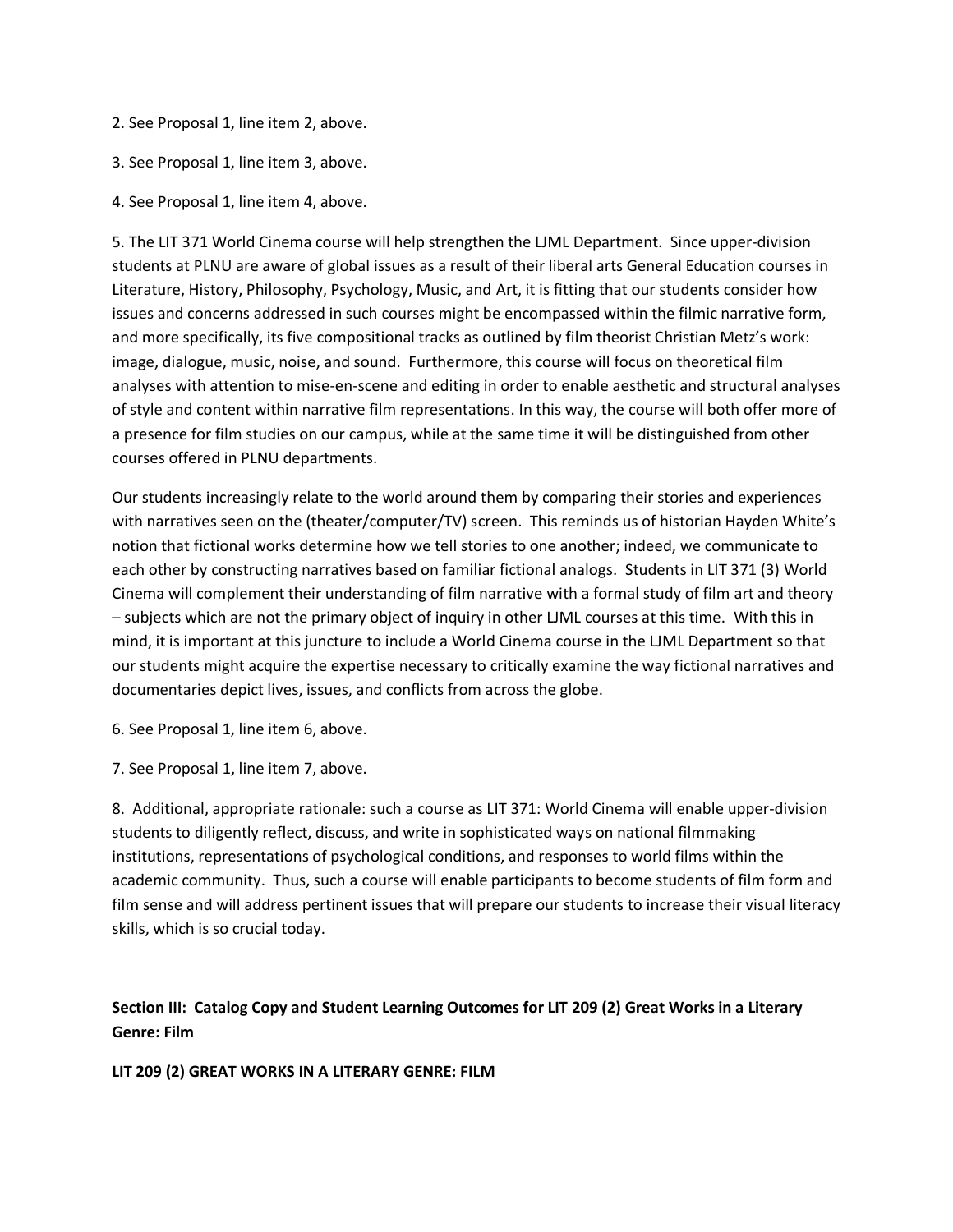An analysis and study of major representative examples of cinema and its relationship to literature. Offered on a Quad basis.

*Prerequisite: Successful completion of the College Composition requirement (5 units).*

Students will

- 1. demonstrate that they can watch films with multiple levels of awareness, including from a faith based perspective.
- 2. interpret and analyze the aesthetics of various texts (both literary and filmic) drawing on knowledge of diverse historical and cultural contexts.
- 3. demonstrate knowledge of the history and structure of film form.
- 4. develop greater literacy in reading filmic texts.
- 5. write and discuss clearly, coherently and analytically about films and literature.

# **Catalog Copy and Student Learning Outcomes for LIT 371 (3) World Cinema:**

# **LIT 371 (3) WORLD CINEMA**

An advanced study of representative works of world cinema. Class inquiry focuses on film narrative, art, and theory. Includes a variety of eras and genres, placing the works within their cultural contexts. *Recommended: Literature 250.*

Students will

- 1. demonstrate effective research, writing, and oral communication.
- 2. demonstrate the interpretive, analytical and critical skills of close reading and analysis of literature and film.
- 3. examine diverse cultures and filmic texts, considering their relationship to faith and practice.
- 4. describe and explain aspects of the history and structure of film narrative and film techniques, including elements of image, noise, sound, dialogue, writing, editing, and mise-en-scene.
- 5. use literary and film theory to interpret film.

**Section IV: Recorded Department Vote:** Passed both proposals in LJML department meeting November 10, 2010.

**Section V: Library Impact:** Purchase of film theory texts and respective films will be minimal as we already have in our holdings numerous film adaptations of classic literary texts from British, American, Spanish, French, and World literary canons.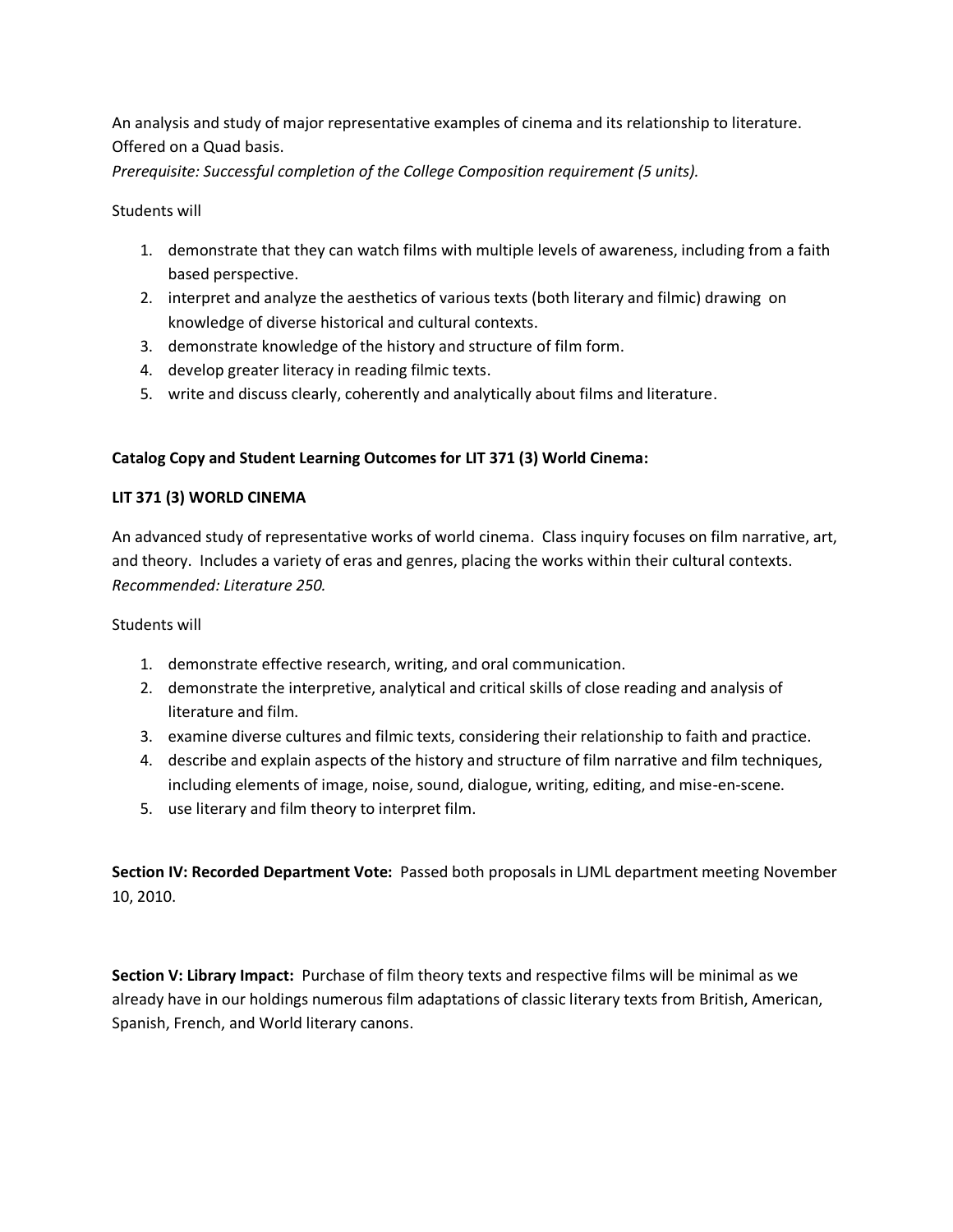**Section VI: Technological Impact:** The course will require instruction in a classroom with an overhead projector, screen, and sound system, such as those already so equipped, including such classrooms as Starkey 100, and BAC 102, 103, and 104 in the Bond Academic Center.

**Section VII: Final Summary:**

**Total course additions/deletions:** +2/ -0

**Total unit additions/deletions:** +5/ -0

**Staffing impact/increase or decrease:** 0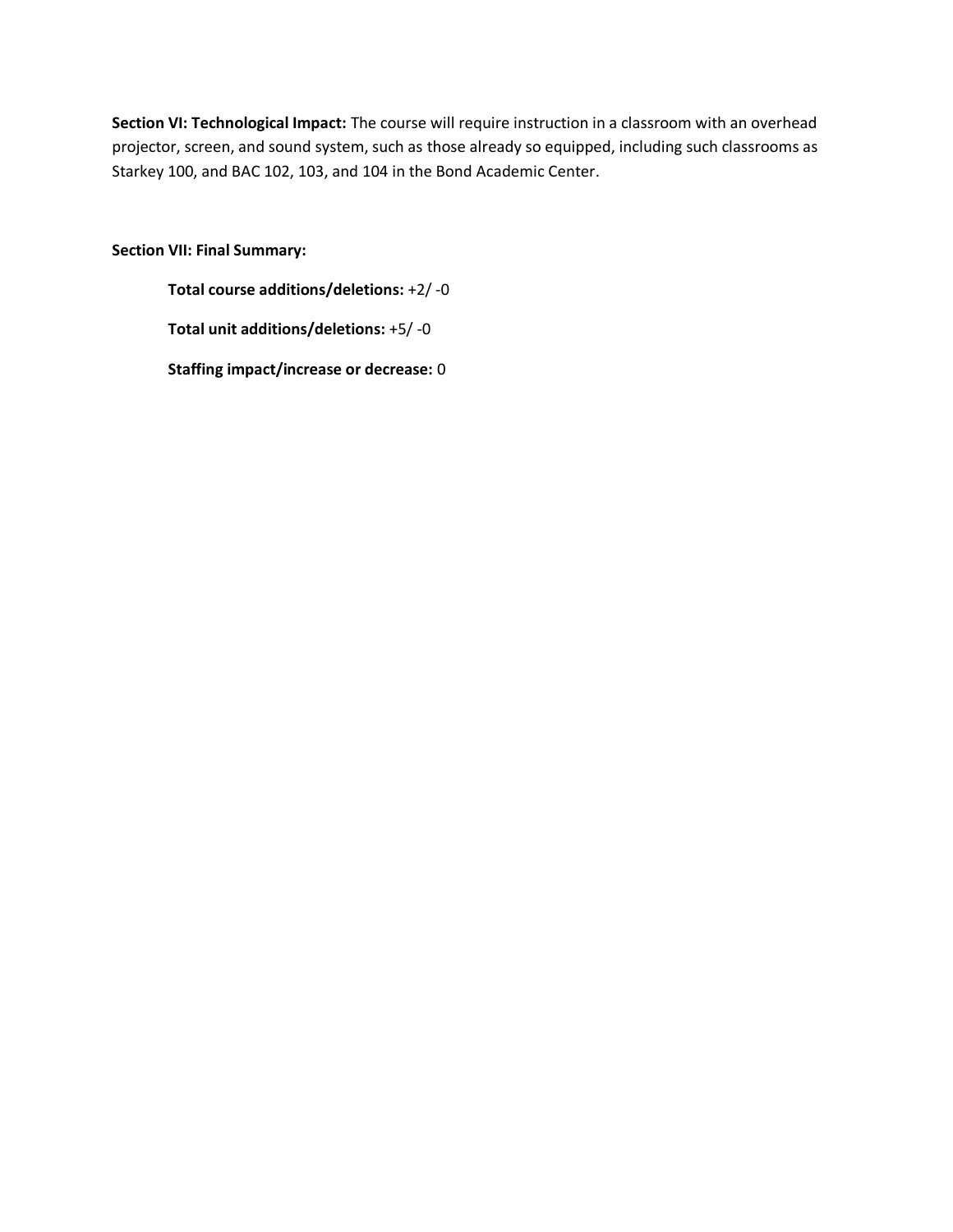## **IV. Seeking Cultural Perspectives**

*A survey of human endeavors from a historical, cultural, linguistic, and philosophical perspective, including developing critical appreciation of human expression–both artistic and literary.*

## **D. Literature [2 courses; 5-6 units]**

*Two courses, at least one from the Masterpieces category.*

## *Masterpieces:*

| <b>Course Title</b> |                                             | Units |
|---------------------|---------------------------------------------|-------|
|                     | LIT 201 Masterpieces of World Literature I  | 3     |
|                     | LIT 202 Masterpieces of World Literature II | 3.    |
|                     | LIT 203 Masterpieces of World Literature    | ર     |
|                     |                                             |       |

## *Great Works:*

| <b>Course Title</b> |                                                        | Units |
|---------------------|--------------------------------------------------------|-------|
| LIТ<br>205          | Great Works in a Literary Genre:<br>The Novel          | 2     |
| LIТ<br>206          | Great Works in a Literary Genre:<br>Drama              | 2     |
| LIТ<br>207          | Great Works in a Literary Genre:<br>Poetry             | 2     |
| LIТ<br>208          | Great Works in a Literary Genre:<br><b>Short Story</b> | 2     |
| $+$ LIT<br>209      | <b>Great Works in a Literary Genre:</b><br>Film        | 2     |
| LIТ<br>325          | Children's Literature                                  | 3     |
| LIT<br>460          | The Human Challenge                                    | 3     |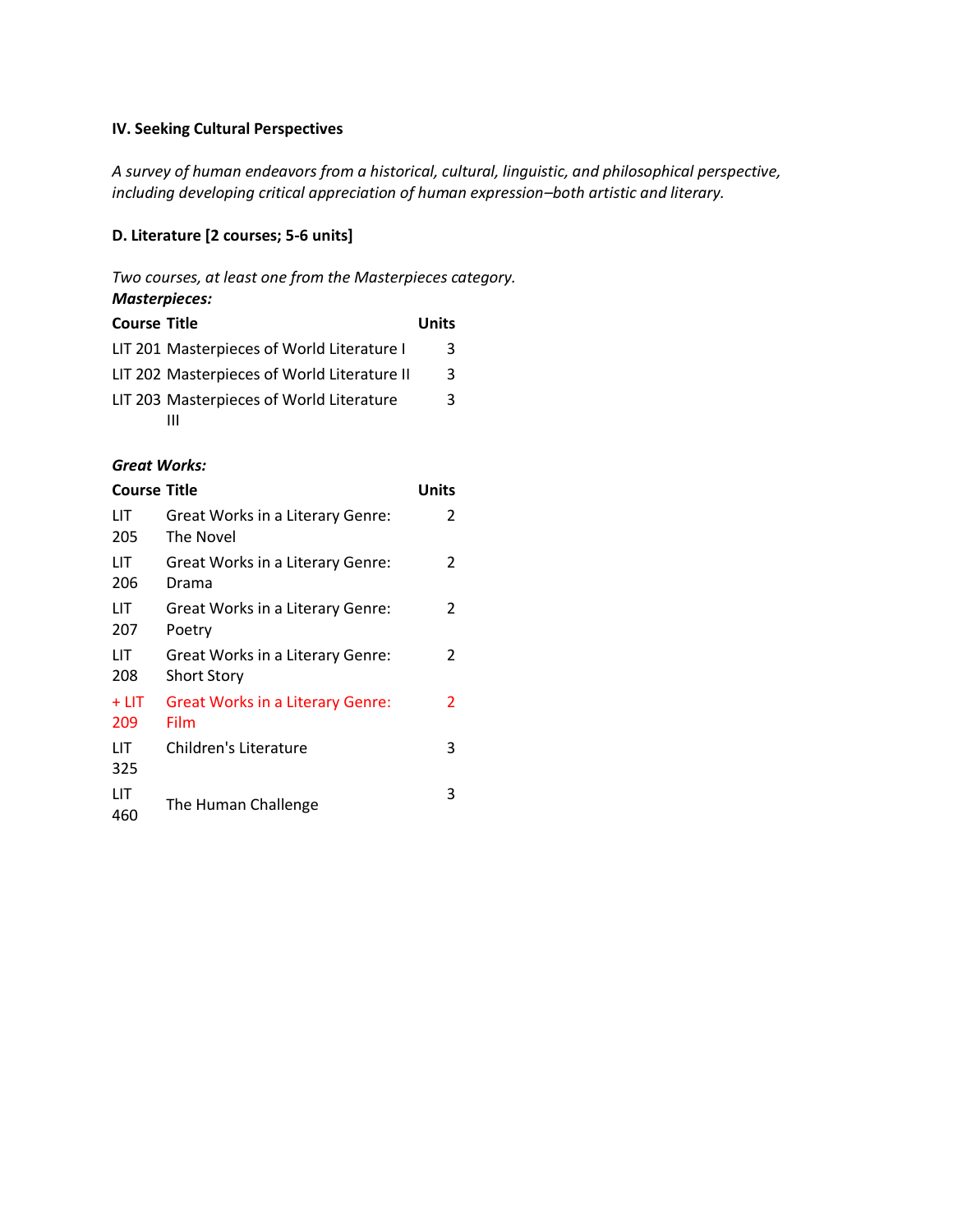# **Literature Major**

| <b>Concentration in Literature</b> |                                               |       |  |  |
|------------------------------------|-----------------------------------------------|-------|--|--|
| <b>LOWER-DIVISION REQUIREMENTS</b> |                                               |       |  |  |
| <b>COURSE</b>                      | <b>TITLE</b>                                  | UNITS |  |  |
| <b>LIT 201</b>                     | Masterpieces of<br>World Literature I         | 3     |  |  |
| <b>LIT 202</b>                     | Masterpieces of<br>World Literature II        | 3     |  |  |
| <b>LIT 203</b>                     | ΟR<br>Masterpieces of<br>World Literature III | (3)   |  |  |
| LIT 250                            | Introduction to the<br>Study of Literature    | ੨     |  |  |
| LIT 254                            | <b>British Writers I</b>                      | 3     |  |  |
| <b>LIT 255</b>                     | <b>British Writers II</b>                     | 3     |  |  |
| LIT 256                            | <b>American Writers I</b>                     | 3     |  |  |
| LIT 257                            | <b>American Writers II</b>                    | 3     |  |  |
|                                    | <b>TOTAL</b>                                  | 21    |  |  |
| LIDDED DIVICION DEOLUDENAENTS      |                                               |       |  |  |

#### **UPPER-DIVISION REQUIREMENTS**

| <b>COURSE TITLE</b>            |                                                | UNITS |  |
|--------------------------------|------------------------------------------------|-------|--|
| LIT 361                        | World Drama and<br>Poetry OR                   | 3     |  |
|                                | + LIT 371 World Cinema<br>(alternate years)    | 3     |  |
| LIT 461                        | Shakespeare                                    | 3     |  |
| LIT 495                        | Literary Theory and<br>Scholarship             | 3     |  |
| One course from the following: |                                                |       |  |
| LIN 312                        | Introduction to<br>Linguistics                 | ς     |  |
| LIN 365                        | <b>English Grammar</b><br>and Usage            | ੨     |  |
| LIN 404                        | Seminar: Special<br>Topics in                  | 3     |  |
|                                | Linguistics<br>Two courses from the following: |       |  |
|                                |                                                |       |  |
| LIT 344                        | American Novel                                 | 3     |  |
| LIT 345                        | African-American<br>Literature                 | 3     |  |
| LIT 346                        | Major Authors in<br>American Literature        | 3     |  |

LIT 347 American Literary 3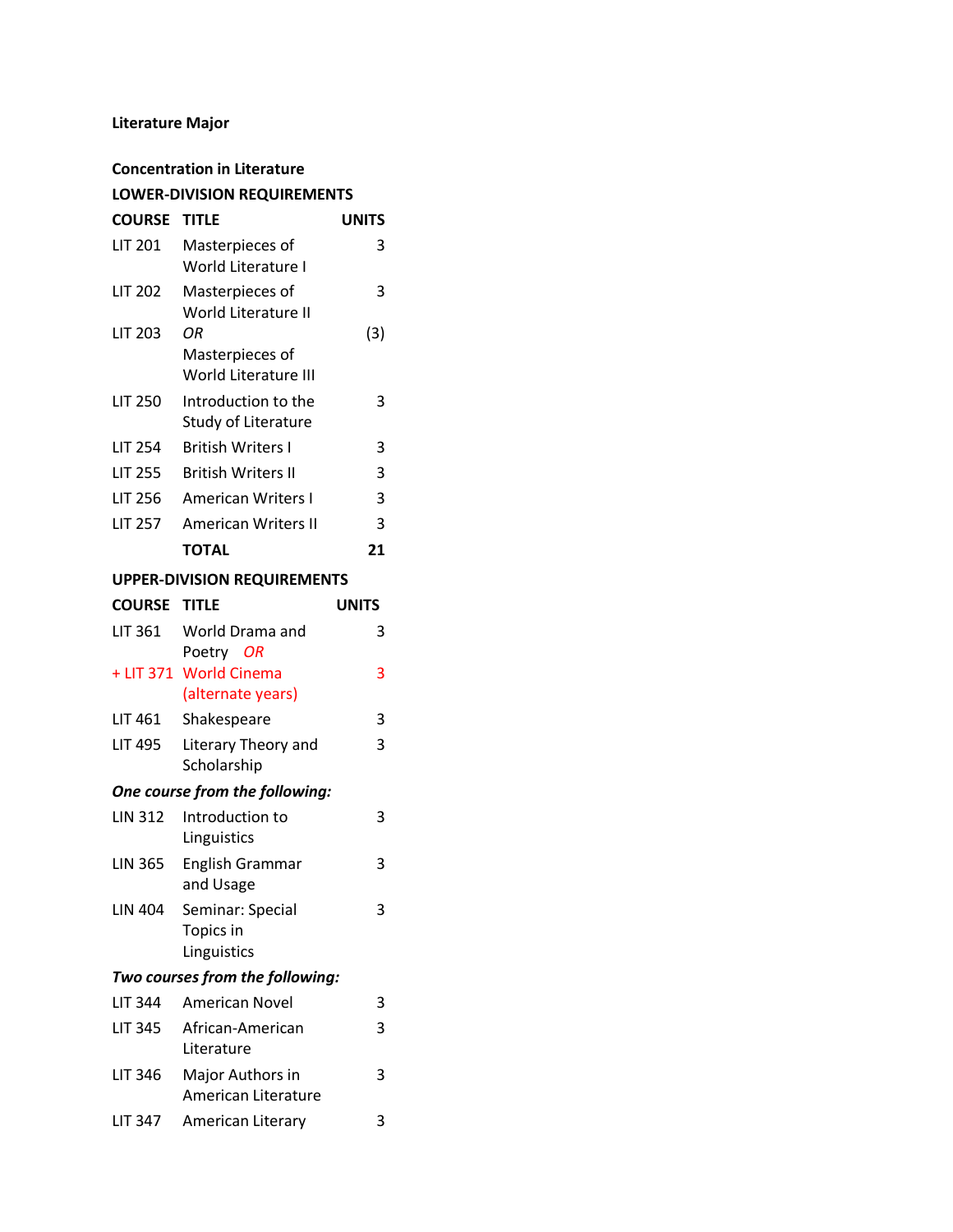Movements SPA 320 Mexican-American Literature and Culture 3 *Two courses from the following:*  LIT 436 Non-Western Literature 3 LIT 437 Women Writers 3 LIT 438 Continental Authors 3 LIT 439 Latin-American Authors 3 *Three courses from the following:*  LIT 444 Medieval Literature 3 LIT 445 17th Century English Literature 3 LIT 446 Romantic Literature 3 LIT 447 Victorian Literature 3 LIT 448 Post-Colonial Literature 3 LIT 449 English Novel 3 **TOTAL 33 TOTAL MAJOR UNITS 54 RECOMMENDED ADDITIONAL** 

# **COURSES FOR GRADUATE SCHOOL PREPARATION**

Second-year foreign language; the complete World Masterpiece sequence; supplementary upperdivision courses in literature.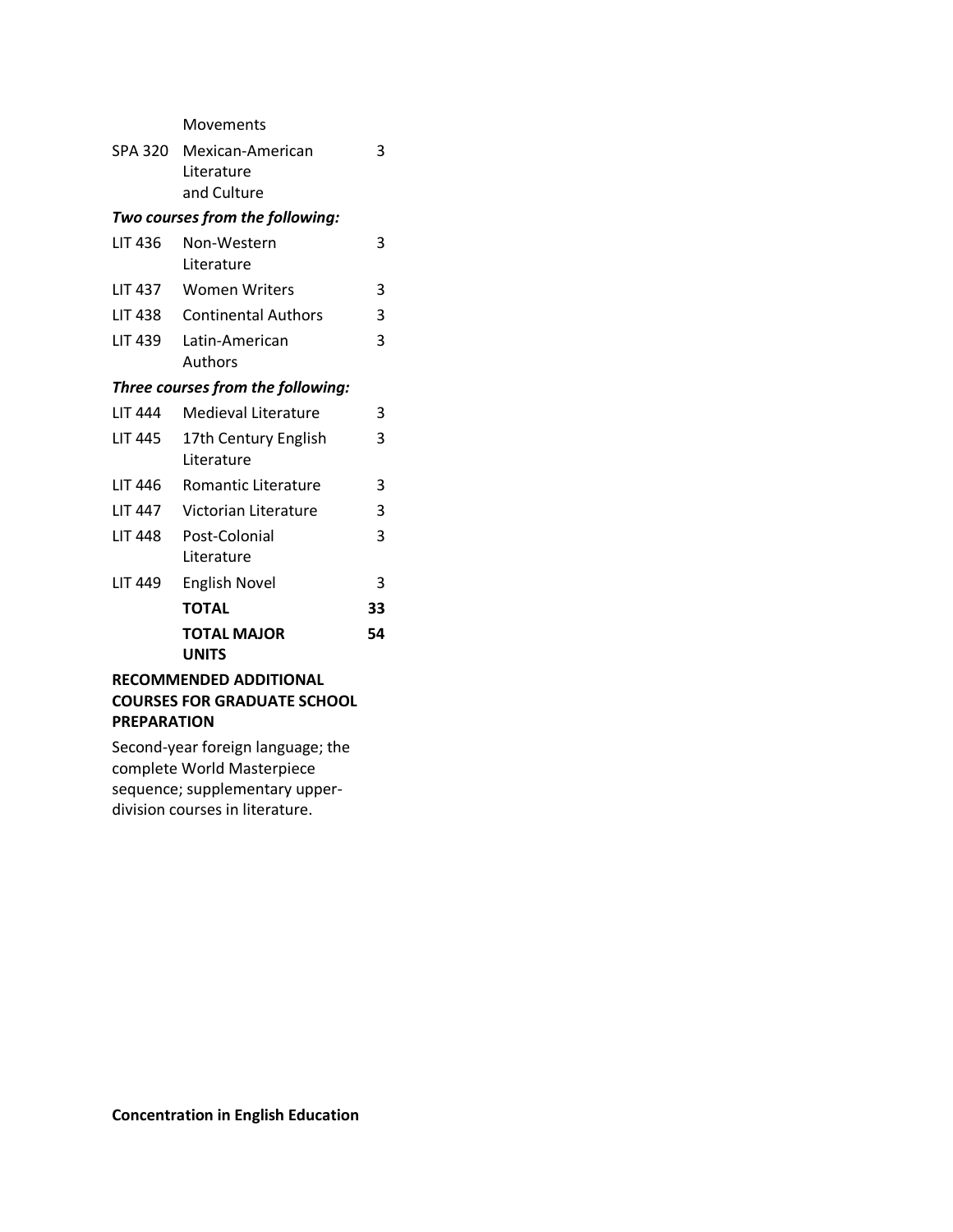# **LOWER-DIVISION REQUIREMENTS**

| <b>COURSE</b>                  | <b>TITLE</b>                                            | <b>UNITS</b> |  |
|--------------------------------|---------------------------------------------------------|--------------|--|
| <b>LIT 201</b>                 | Masterpieces of<br>World Literature I                   | 3            |  |
| <b>LIT 203</b>                 | Masterpieces of<br>World Literature III                 | 3            |  |
| <b>LIT 250</b>                 | Introduction to the<br><b>Study of Literature</b>       | 3            |  |
| <b>LIT 254</b>                 | <b>British Writers I</b>                                | 3            |  |
| <b>LIT 255</b>                 | <b>British Writers II</b>                               | 3            |  |
| <b>LIT 256</b>                 | <b>American Writers I</b>                               | 3            |  |
| <b>LIT 257</b>                 | <b>American Writers II</b>                              | 3            |  |
| <b>WRI 250</b>                 | Introduction to<br>Journalism                           | 3            |  |
|                                | <b>TOTAL</b>                                            | 24           |  |
|                                | One course from the following:                          |              |  |
| <b>WRI 220</b>                 | <b>Creative Writing:</b><br><b>Mixed Genre</b>          | 3            |  |
| <b>WRI 321</b>                 | <b>Creative Writing:</b><br>Poetry                      | 3            |  |
| <b>WRI 322</b>                 | <b>Creative Writing:</b><br>Fiction                     | 3            |  |
| <b>WRI 323</b>                 | <b>Creative Writing:</b><br><b>Creative Non-Fiction</b> | 3            |  |
|                                | <b>TOTAL</b>                                            | 3            |  |
|                                | <b>UPPER-DIVISION REQUIREMENTS</b>                      |              |  |
| <b>COURSE</b>                  | <b>TITLE</b>                                            | <b>UNITS</b> |  |
| <b>LIN 312</b>                 | Introduction to<br>Linguistics                          | 3            |  |
| <b>LIN 365</b>                 | English Grammar<br>and Usage                            | 3            |  |
| LIT 461                        | Shakespeare                                             | 3            |  |
| <b>LIT 495</b>                 | Literary Theory and<br>Scholarship                      | 3            |  |
| WRI 315                        | <b>Advanced English</b><br>Composition                  | 3            |  |
| WRI 370                        | Writing Theory and<br>Pedagogy                          | 2            |  |
| One course from the following: |                                                         |              |  |
| <b>LIT 345</b>                 | African-American<br>Literature                          | 3            |  |
| <b>LIT 436</b>                 | Non-Western<br>Literature                               | 3            |  |